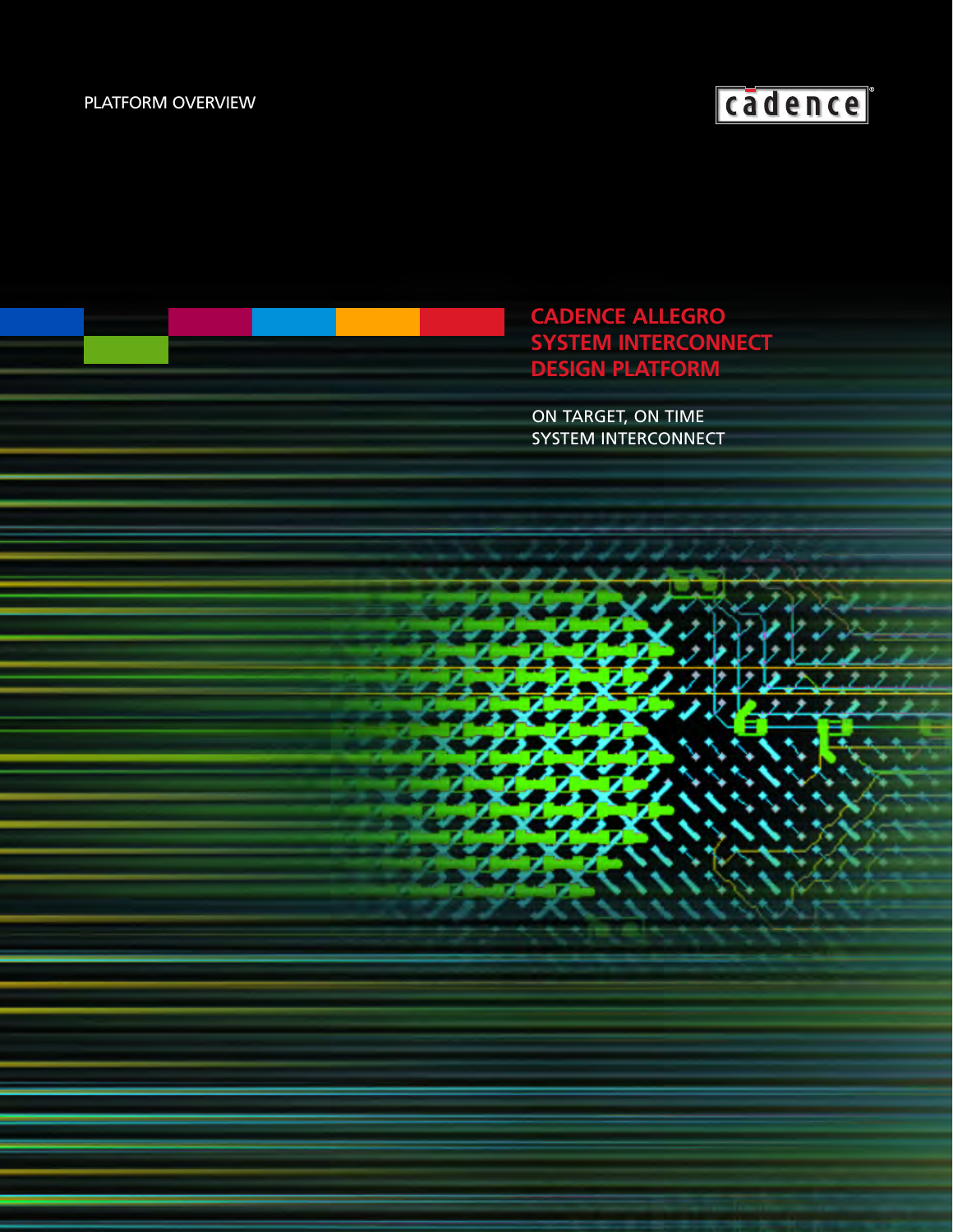# **CADENCE ALLEGRO SYSTEM INTERCONNECT DESIGN PLATFORM**

ON TARGET, ON TIME SYSTEM INTERCONNECT



**Data rates are moving into the multigigahertz range, requiring new approaches to the modeling and analysis of system interconnects to avoid signal integrity and power delivery issues**

300

Time [ps]

400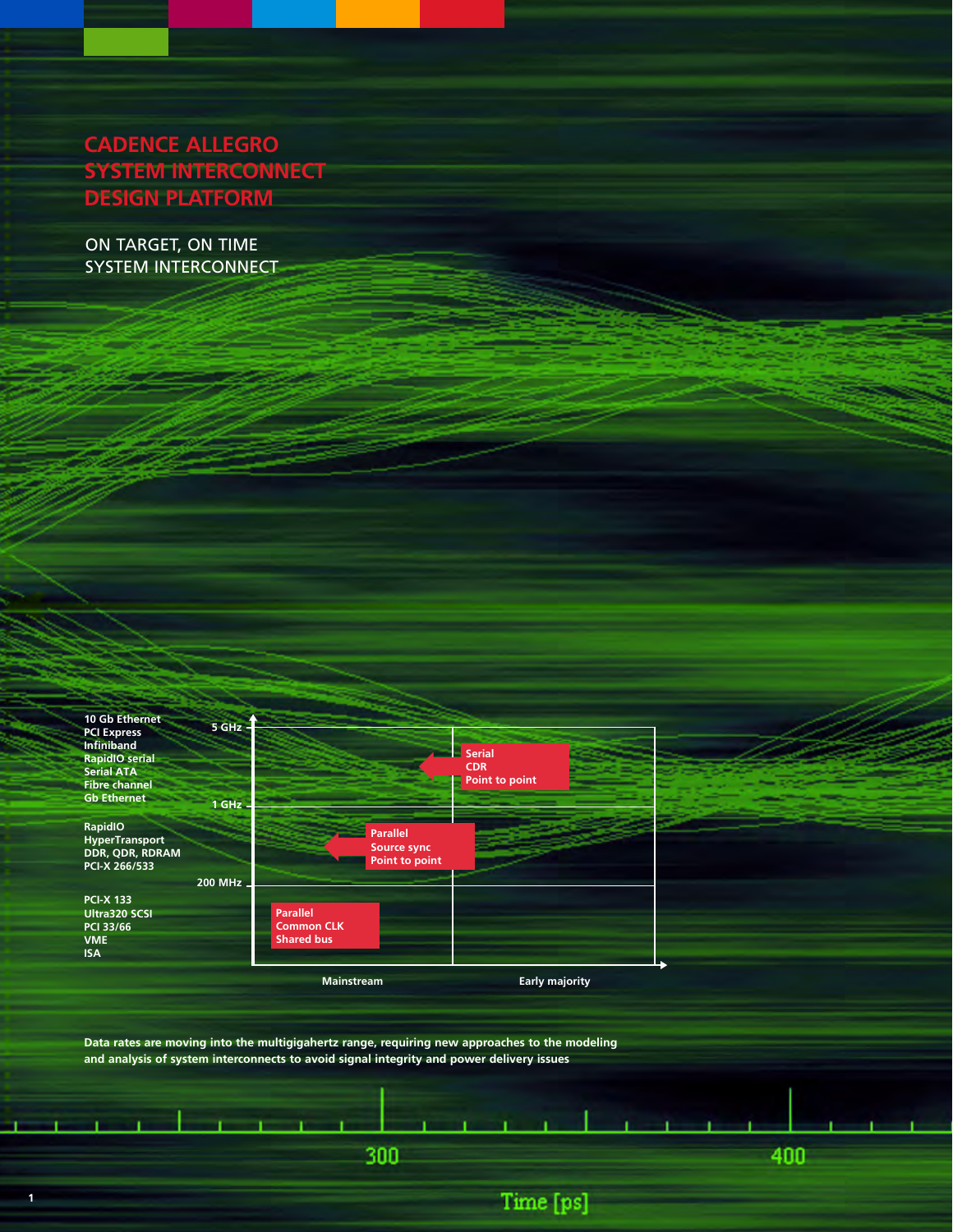# **THE FAST TRACK TO WORKING HIGH-SPEED SYSTEM INTERCONNECT**

IC and systems design teams face unprecedented challenges in designing today's high-speed systems. Chip I/Os and package pin counts are rapidly increasing. Gigahertz-speed data rates translate into blisteringly fast PCBs and systems. At the same time, the average PCB size is decreasing and power delivery requirements are heating up as chip transistor counts explode. Solving these complex problems requires a new generation of technologies and methodologies. The Cadence Allegro® system interconnect design platform enables collaborative design of the interconnect from I/O buffer to I/O buffer—across ICs, packages, and boards. This integrated approach enables electronics companies to achieve a competitive advantage with faster time to market, reduced costs, and improved system performance.

**Relative trends related to density and performance**

500

**Pin count Power Frequency**

**PCB area Rise time**

**2008**

**Voltage**

**of system interconnect**

**Decreasing**

**Today**

**Increasing**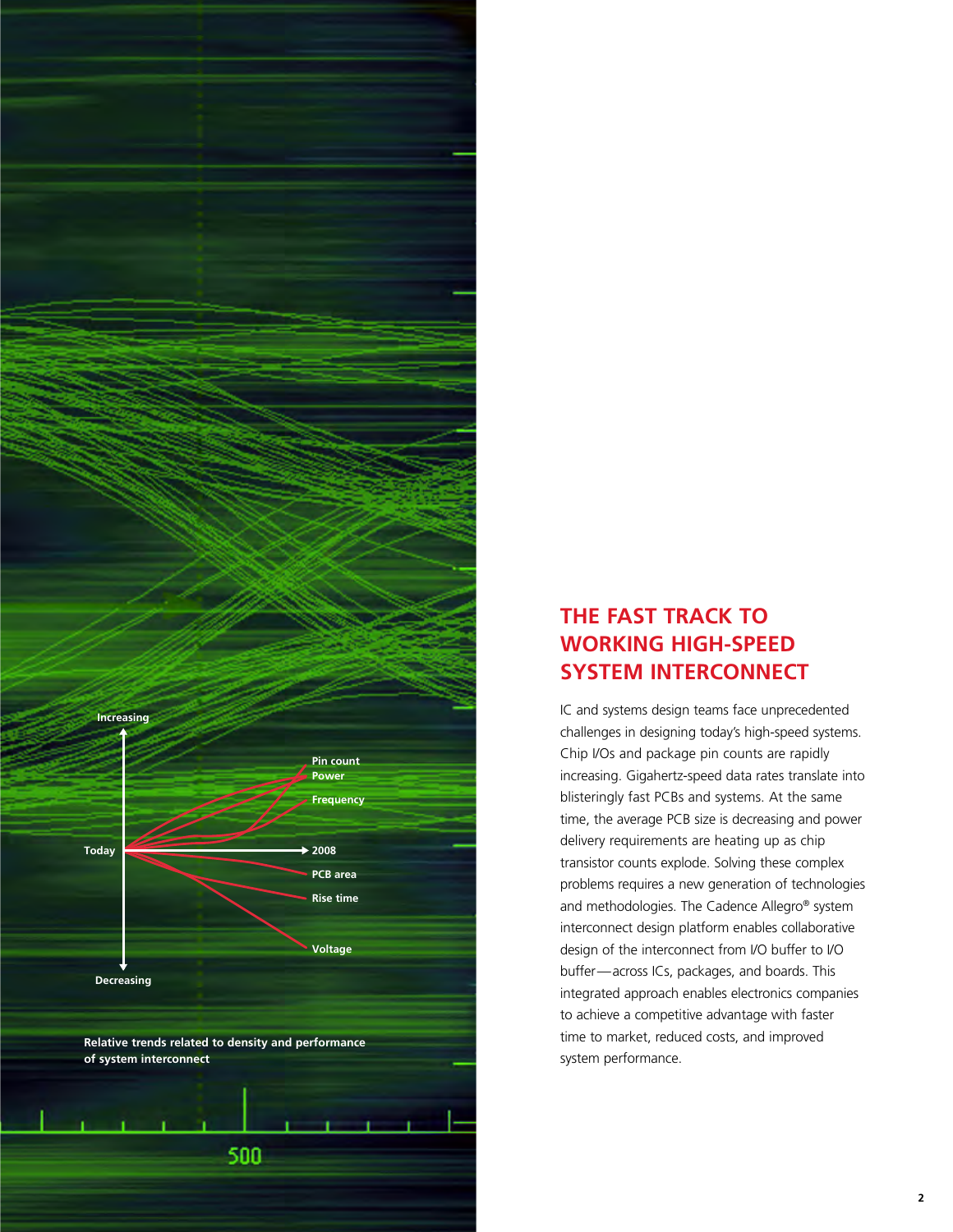# **SYSTEM INTERCONNECT CO-DESIGN METHODOLOGY**

Created to help IC and systems companies achieve their cost and time-to-market goals, the Allegro technology platform and associated co-design methodology:

- Eliminates design iterations and reduces design cycles between IC, package, and PCB design domains
- Reduces the risk of IC mask re-spins
- Decreases the cost of IC packages and eliminates package re-spins
- Accelerates the time required to successfully design-in complex ICs
- Limits the number of PCB prototypes needed to get boards ready for production

### **THE SYSTEM INTERCONNECT**

The term "system interconnect" refers to the logical, physical, and electrical connection of a signal, its associated return path, and the power delivery system. The system interconnect travels from an IC I/O buffer through a bump and package substrate to a package pin; across a PCB or multiple PCBs and

connectors; back to a package pin; and through a package substrate and bump to another IC I/O buffer.

Looking at how a system interconnect is designed today illustrates the need for a new approach. It is a fragmented, lengthy, and costly process that involves at least four players: an I/O buffer designer, IC designer, IC package designer, and a PCB designer. Working in dissimilar domains, they implement their designs using different design tools — each tailored for the materials, properties, and feature sizes of the respective fabrics in these three system domains.

### **THE NEW METHODOLOGY**

The Cadence co-design methodology links these fragmented design processes through a common interconnect database and a unique process for creating an abstract, or virtual system interconnect (VSIC) model, which enables complete modeling and analysis of the interconnect across the IC, its package, and the PCB.

The VSIC model is essentially a topology that describes the entire system interconnect. It describes the physical, logical, and electrical properties of the interconnect, including the power delivery system. It also captures and validates

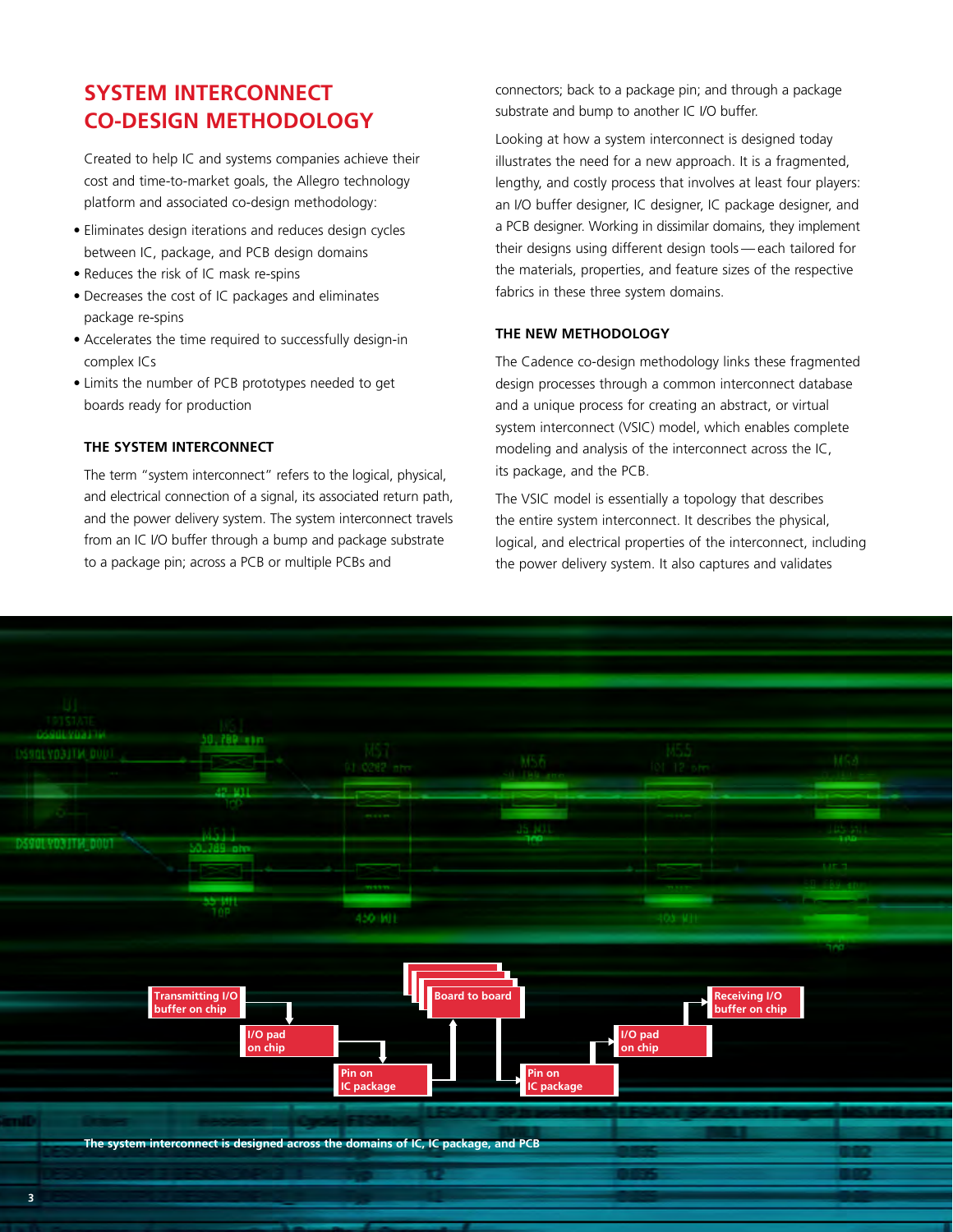certain design assumptions and specifications, and it can mature throughout the design process.

The VSIC model is created by a systems integrator and then distributed to design team members. The diagram below shows how each designer can test the VSIC model and feed back information to the systems integrator on the viability of the design. Any necessary trade-offs can then be made and the VSIC model updated so that all team members have access to the same data. In this manner, designers discover and address problems early in the design process, dramatically reducing design iterations and helping to ensure first-time design success.

#### **ENABLING COLLABORATION ACROSS DOMAINS**

The Cadence Allegro co-design methodology provides for collaboration at all key stages of interconnect design, for example:

• The I/O buffer designer can create buffer models in the context of the VSIC model. Then, as the package and PCB are designed and the model updated with actual design data, the I/O designer can validate the buffer models against actual package and board implementations

- The IC designer and IC package designer can collaborate via an automated process to ensure the bump pattern the IC designer is creating can actually be implemented on the package
- The PCB designer can work with the IC package designer to optimize package-pin design for routing ease, avoiding costly redesign
- The IC producer can provide the PCB systems designer with a silicon design-in kit—an electronic blueprint for the implementation of silicon in a system—cutting the time required to design-in complex semiconductor devices
- Several PCB designers can collaborate on a PCB layout through partitioning technology, enabling major reductions in layout design time

#### **NEW METHODOLOGY REQUIRES NEW TECHNOLOGY**

The new co-design methodology requires a new technology platform—one that enables collaboration from the beginning to the end of the design cycle. The methodology must address both the traditional logical and physical design issues, as well as the increasingly complex challenges of timing, power, and signal integrity.

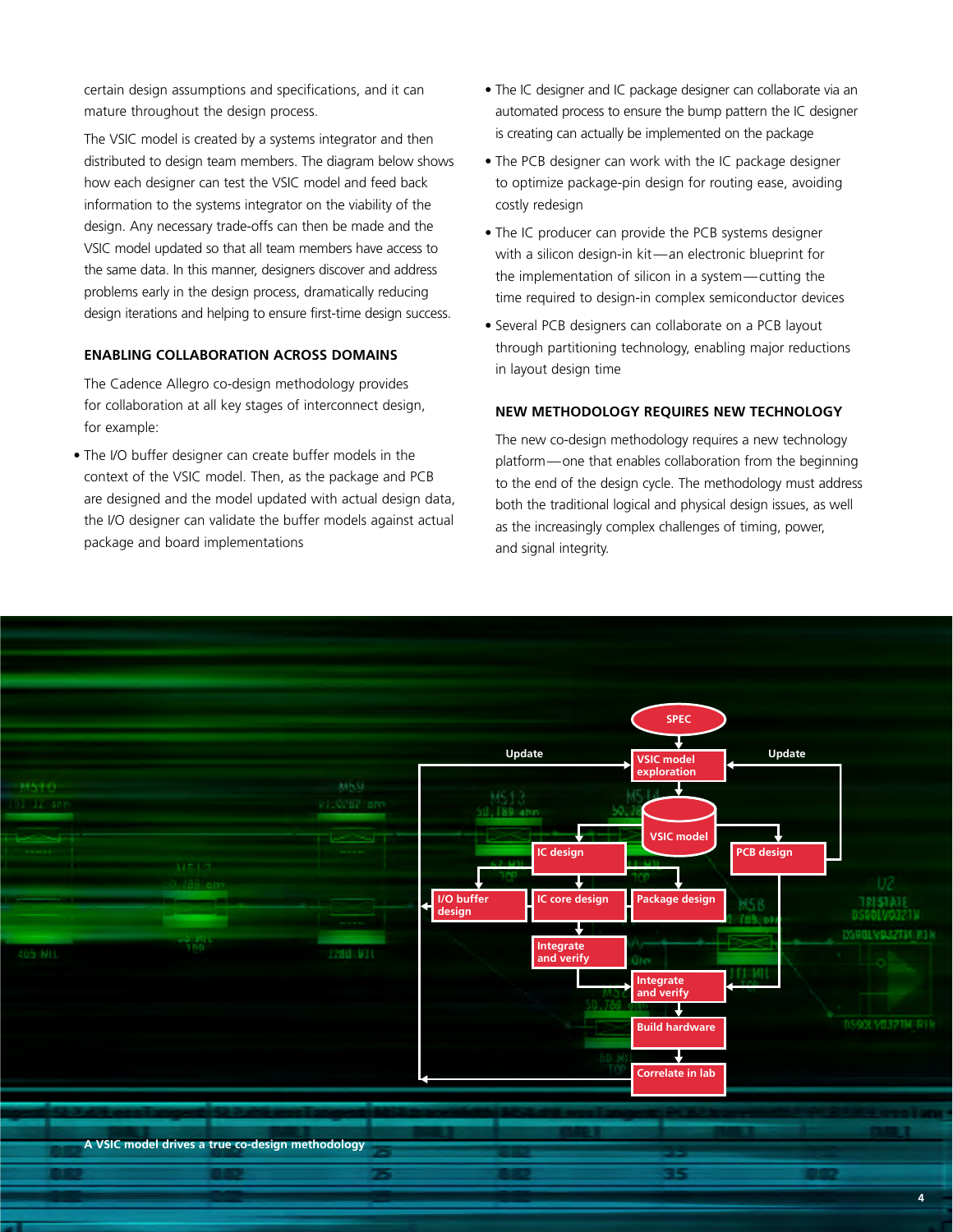# **THE ALLEGRO SYSTEM INTERCONNECT DESIGN PLATFORM**

The Cadence Allegro platform is an integrated solution created to deliver the productivity and economic benefits of the co-design methodology. Built on a common interconnect database and a shared constraint management system, it allows collaboration across design domains.

The Allegro interconnect database enables the creation of a VSIC model, eliminating the need for data translations, reducing errors, and ensuring data integrity. The intelligent, hierarchical Allegro constraint management system captures design intent in the form of constraints and manages them throughout the entire design process, making certain that original design intent is realized.

#### **ACCURATE MODELS INTEGRAL TO INTERCONNECT DESIGN SUCCESS**

In order to create accurate models when faced with shrinking design cycles, the Allegro Package and PCB SI tools facilitate the production of both I/O and interconnect models. For I/O models, Allegro simulates with both transistor-level (SPICE) and behavioral models (both IBIS and advanced Allegro DML formats). Importantly, Allegro SI enables IC and systems companies to quickly create behavioral models from SPICE models. These models are Allegro SI-ready, eliminating iterations and saving weeks of work. Interconnect models can be created in either a virtual form during design exploration or from automatic extraction from actual physical designs.

### **CONSISTENT ADVANCED ANALYSIS**

Allegro SI effectively deals with the problems of timing, power, and signal quality across the design chain. Through this robust engine, each designer can perform analysis of their piece of the interconnect to ensure consistent results. Analysis capabilities take into account loss, crosstalk, reflections, and simultaneous switching noise while sweeping a multitude of variables. Reporting capabilities include waveforms and eye diagrams. All of these features add up to improved system performance and reduced prototypes.

### **SILICON DESIGN-IN KITS SPEED PCB DESIGN**

Currently, implementing new silicon devices in a PCB system can be a time-consuming, difficult process. Allegro technology resolves these issues by providing IC companies with the ability to create silicon design-in kits. Electronic blueprints for the implementation of silicon devices in a system, design-in kits can be delivered when— or even before— new silicon is available.

Designed to be plug-and-play compatible, a good design-in kit can drive the entire design process from simulation and exploration to floorplanning, routing, and verification rapidly accelerating the time needed to simulate and design-in complex devices. Both teams reap the benefits: IC producers profit from increased time to volume for new devices while systems companies get products to market much faster.

### **ACCELERATED LOGIC AND PHYSICAL DESIGN**

Embedded in Allegro Package Designer — the robust IC packaging design environment—is first-of-its-kind technology that allows an IC designer to collaborate with a package designer during the IC bump pattern design phase. Collaboration at this stage enables optimization of the IC bump pattern; reduction in the package cost; elimination of IC re-distribution layer mask and package re-spins; and, possible re-use of a standard package.

To facilitate logic design in the PCB domain, Allegro Design Editor provides the industry's first multi-style design creation environment. In addition to the traditional schematic-based design approach, it allows designs to be captured using HDL (Verilog) or customizable spreadsheets. Allegro design entry and the physical design of the system interconnect is fully integrated with the constraint management system. The physical design of the system interconnect is also integrated with the constraint management system. Powerful, flexible routing technology makes easy work of routing the highly constrained differential pairs and multilayer boards prevalent in high-speed design.

### **POST LAYOUT VERIFICATION**

Verification is performed after the system interconnect has been implemented and before actual hardware is built. To ensure consistency, Allegro methodology promotes the use of the same models, analysis, and simulation engines that were used earlier in the flow. Extraction of interconnect models is automated and analysis capabilities take into account actual electrical properties resulting from the implementation of routing and real-world manufacturing tolerances.

### **ALLEGRO: ON TARGET, ON TIME**

The Cadence Allegro system interconnect design platform provides an integrated solution for fast and accurate design of high-speed system interconnects. The Allegro 600 series products and solutions are optimized for teams tasked with designing the gigahertz-speed interconnect of IC packages and PCBs. The Allegro 200 series products and solutions are tailored for PCB designers who need a powerful constraint-driven design solution that is both functional and scalable. The Allegro co-design methodology is supported by Cadence Encounter™ and Virtuoso® platforms, enabling effective design chain collaboration. Using Cadence Allegro system interconnect design platform products, engineers can deliver systems that are on target, on time. For more information about the Allegro platform, log on to **www.cadence.com/allegro**.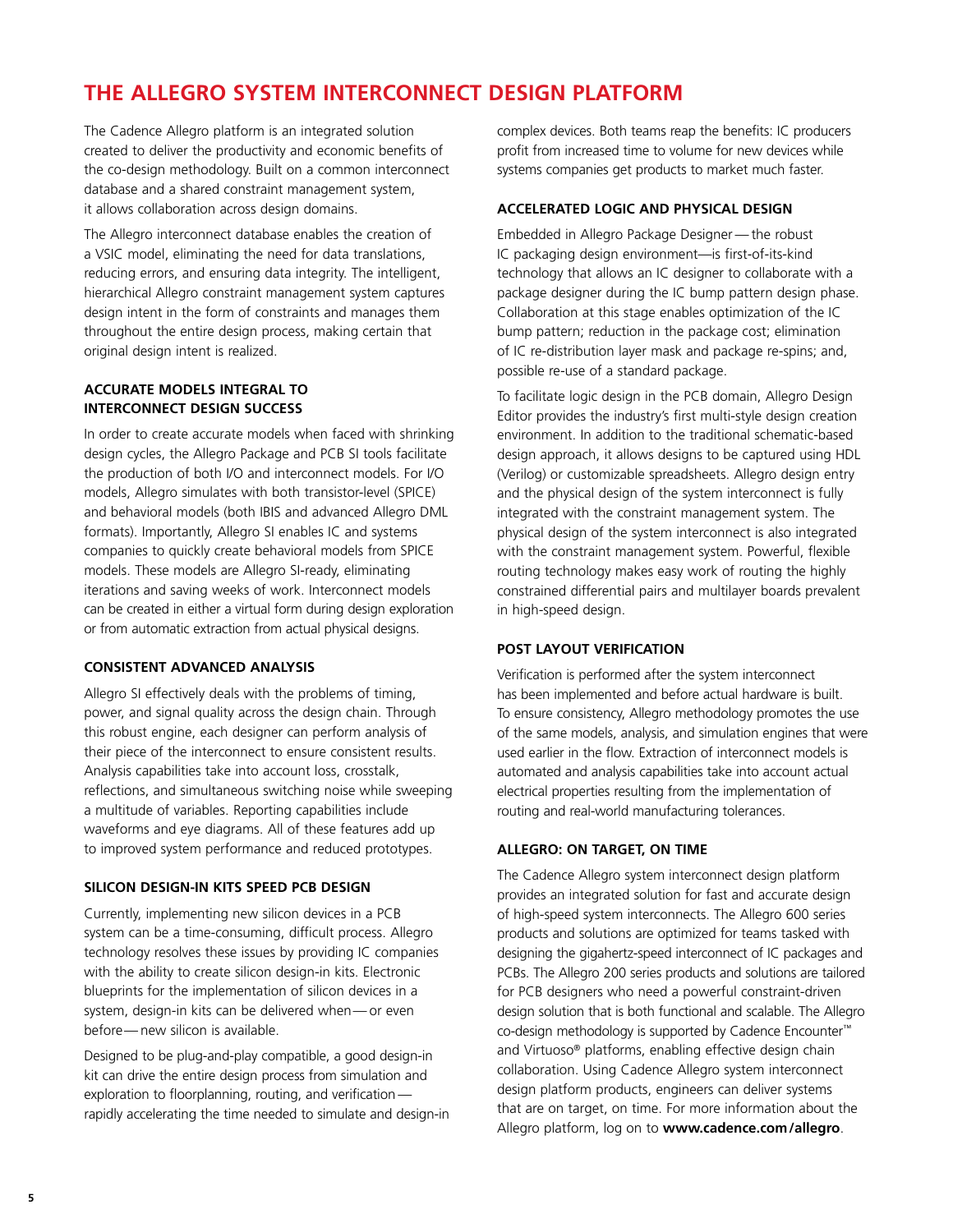

**An integrated technology platform supports the VSIC model, IP availability, and silicon design-in technology**



System success requires much more than a great design platform technology. It requires flows, expertise, IP, and partnerships optimized for your specific design, budget, and schedule. Cadence Services can help. With our collaborative engineering approach and advanced IC packaging methodologies expertise we can become an extension of your team. Together, we can establish design infrastructure that ensures you deliver your design on target, on time.



**Expertise • Risk • Budget • Schedule • Control**